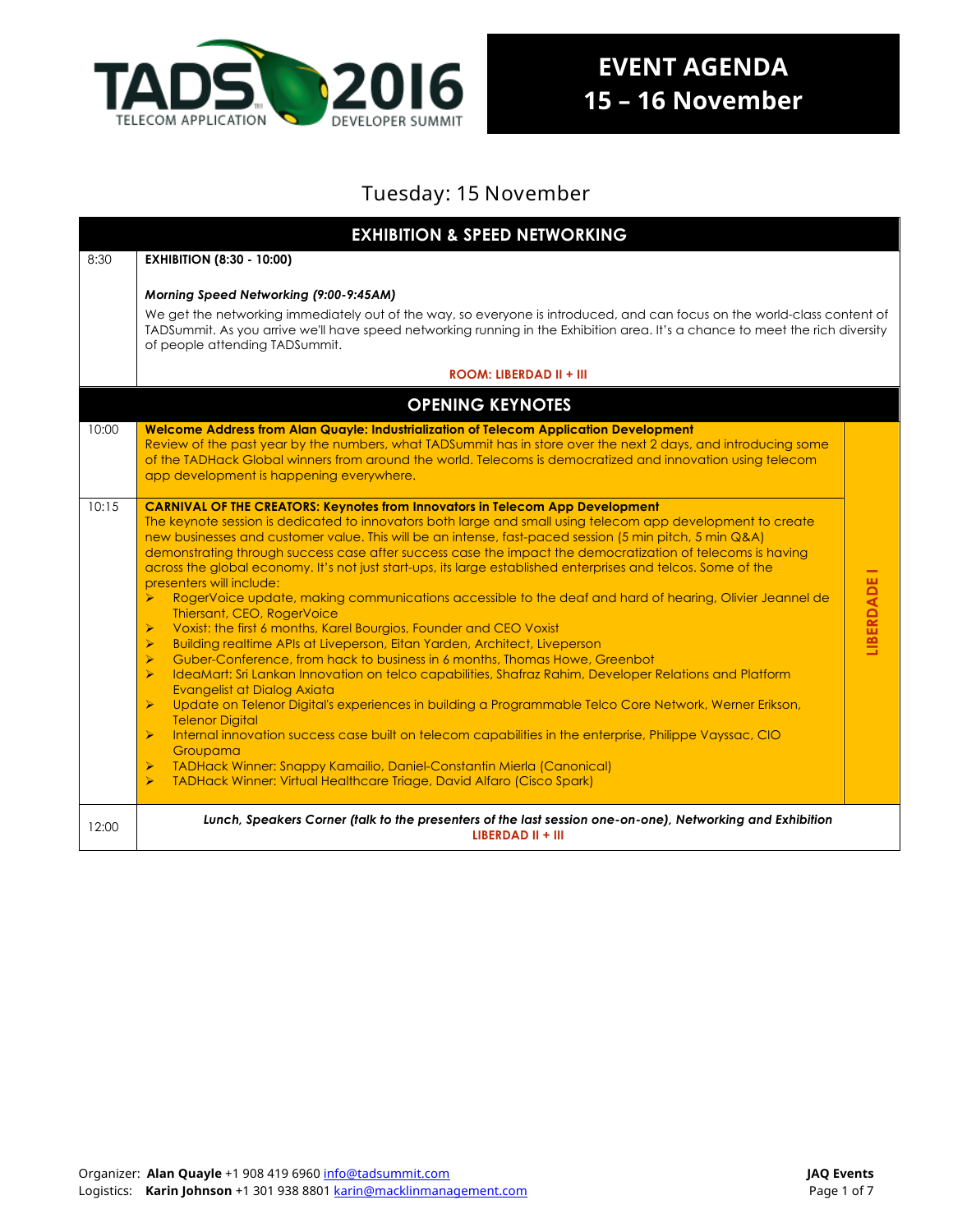### Tuesday: 15 November



### **PLENARY**

| 13:00 | <b>Here Come the Bots</b><br>Adam Kalsey, Technical Marketing Manager Cisco / Tropo / CiscoSparkDev<br>Everywhere you turn, you hear about bots. After years of the point and click interface dominating computing, are<br>bots just a return to the 1980s command line? Can't we do better than Clippy? It's time to change your<br>perception of bots. We'll talk about how natural language, machine learning, and advances in speech<br>technology are driving the next generation of bots. See how you can use design techniques to create bots that<br>fade into the background. See bots that are more than just text, and find out how telecommunications<br>companies can participate in the bot gold rush.                                                                                                                                                                                                                                                                                                                                                                                                                                                                                                                                                                                                                                                                                                                                                                                        |           |
|-------|-------------------------------------------------------------------------------------------------------------------------------------------------------------------------------------------------------------------------------------------------------------------------------------------------------------------------------------------------------------------------------------------------------------------------------------------------------------------------------------------------------------------------------------------------------------------------------------------------------------------------------------------------------------------------------------------------------------------------------------------------------------------------------------------------------------------------------------------------------------------------------------------------------------------------------------------------------------------------------------------------------------------------------------------------------------------------------------------------------------------------------------------------------------------------------------------------------------------------------------------------------------------------------------------------------------------------------------------------------------------------------------------------------------------------------------------------------------------------------------------------------------|-----------|
| 13:25 | Matrix: The future of communication is decentralised, secure and interoperable<br><b>Matthew Hodgson, Technical Co-founder, Matrix.org</b><br>Over the last few years many messaging platforms have gained popularity. They offer the same basic<br>functionality, and differentiate with better UIs/UX and the types and number of integrations and bots. However,<br>they all have one thing in common: they don't talk to each other. In the current situation, the biggest loser is the<br>user. It means we have to create numerous accounts across all these silos so we can keep in touch with all our<br>contacts and not miss out on their social interaction. And in doing so we give away our data to various centralised<br>silos, completely losing control over it. But users are also the most important thing for apps - can we make use<br>of this power and demand a future where apps can interoperate? Instead of joining the app that's currently<br>where all your contacts hang out, you could instead choose the app that has the most integrations and thus be<br>able to talk to everyone.<br>This is the problem the Matrix team is trying to solve: Matrix (matrix.org) is an open standard for decentralised<br>communication. Matrix can be used for decentralised group chat (with optional end-to-end encryption), WebRTC<br>signaling, Internet of Things data transfer, and anywhere you need a common data fabric to link together<br>fragmented silos of communication. |           |
| 13:50 | hSenid Mobile's journey with TADHack<br>Roshni Hewamallika, Head of Business Solutions at hSenid Mobile<br>Dinesh Saparamadu, CEO and Founder of hSenid Group of Companies<br>For the 3rd consecutive year, hSenid Mobile hosted TADHack in Sri Lanka this year. It's been an amazing journey of<br>empowering our youth, to innovate, solving local problems through technology and Telco integration. We will<br>share the story of our journey with TADHack, which has touched and made a difference in the lives of many<br>people.                                                                                                                                                                                                                                                                                                                                                                                                                                                                                                                                                                                                                                                                                                                                                                                                                                                                                                                                                                     | LIBERDADE |
| 14:15 | <b>Telestax Plenary Session</b><br>Introduction by Nancy Colwell, CMO Telestax<br>MVNO future market survival kit (or ngMVNO needs)<br>Daniel Sendin, COO of NAKA AG & Achilles Rupf, CEO of NAKA AG<br>NAKA continues to add more local telco presence (Brazil, Mexico, Thailand, Denmark, Germany and Netherlands).<br>NAKA's experiences in the finance sector, licensing, agreements with banks, eWallet, synergy between telecoms<br>and finance. IoT project example in Brasil. NAKA's vision of Full Mobility Banking.                                                                                                                                                                                                                                                                                                                                                                                                                                                                                                                                                                                                                                                                                                                                                                                                                                                                                                                                                                               |           |
| 14:40 | Voxbone, the power behind Programmable Telecoms in Enterprises, cPaaS providers and Carriers<br><b>Chad Hart, Head of Strategic Products, Voxbone</b><br>We will review our practical experiences in enabling enterprises, carriers and cPaaS providers for inbound SIP trunks<br>and DIDs (Direct Inward Dialing) numbers. And share exciting news on the latest in Voxbone's expanding offer.                                                                                                                                                                                                                                                                                                                                                                                                                                                                                                                                                                                                                                                                                                                                                                                                                                                                                                                                                                                                                                                                                                             |           |
| 15:05 | The Network Revolution, changing how network enabled services are consumed<br>John Zannos, Vice President - Cloud Platform / Alliances, Canonical<br>The telecom industry has been undergoing a revolution. NFV, Cloud and IoT has rapid changed what it means to<br>be carrier. They are expected to supply services at internet speeds with carrier reliability. Moving to a software<br>based model for network services is the only way to accelerate time to market for new services.                                                                                                                                                                                                                                                                                                                                                                                                                                                                                                                                                                                                                                                                                                                                                                                                                                                                                                                                                                                                                  |           |
| 15:30 | <b>Break-Out Stream Previews by the session chairs</b>                                                                                                                                                                                                                                                                                                                                                                                                                                                                                                                                                                                                                                                                                                                                                                                                                                                                                                                                                                                                                                                                                                                                                                                                                                                                                                                                                                                                                                                      |           |
| 15:35 | Coffee, Speakers Corner, Networking, and Exhibition<br>LIBERDAD II + III                                                                                                                                                                                                                                                                                                                                                                                                                                                                                                                                                                                                                                                                                                                                                                                                                                                                                                                                                                                                                                                                                                                                                                                                                                                                                                                                                                                                                                    |           |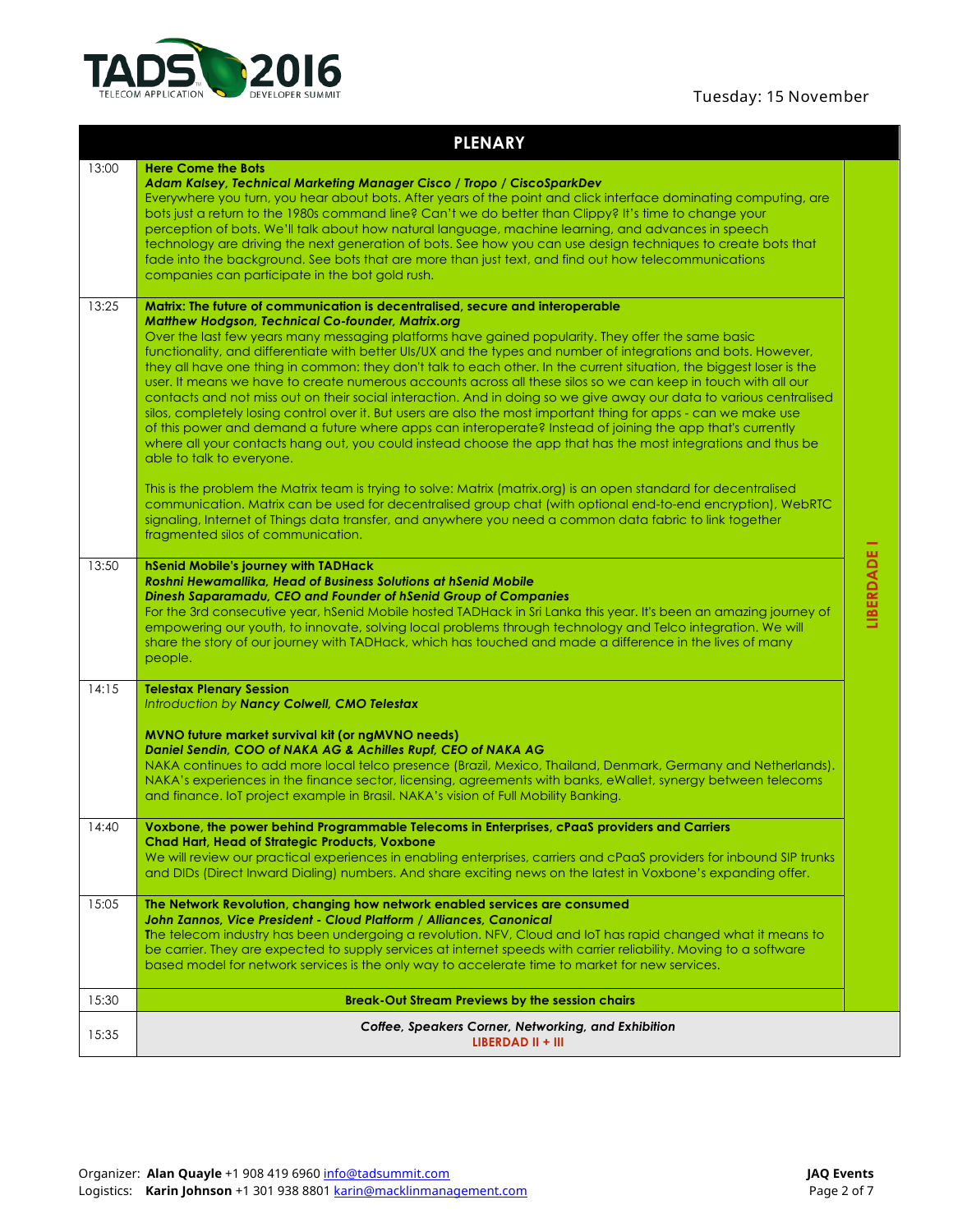

### Tuesday: 15 November

| <b>WORKSTREAMS</b> |                                                                                                                                                                                                                                                                                                                                                                                                                                                                                                                                                                                                                                                                                                                                                                                                                                                                                                                                                                                                                                                                                                                                                                                                                                                                                                                                                                                                                                                                                                                                                                                                                                                                                                                                                                                 |                                                                                                                                                                                                                                                                                                                                                                                                                                                                                                                                                                                                                                                                                                                                                                                                                                                                                                                                                                                                                                                                                                                                                                                                                                                                                                                                                                                                                                                                          |                                                                                                                                                                                                                                                                                                                                                                                                                                                                                                                                                                                                                                                                                                                                                                                                                                                                                                                                                                                                                                                                                                                                                                                                                                                                                      |  |  |  |
|--------------------|---------------------------------------------------------------------------------------------------------------------------------------------------------------------------------------------------------------------------------------------------------------------------------------------------------------------------------------------------------------------------------------------------------------------------------------------------------------------------------------------------------------------------------------------------------------------------------------------------------------------------------------------------------------------------------------------------------------------------------------------------------------------------------------------------------------------------------------------------------------------------------------------------------------------------------------------------------------------------------------------------------------------------------------------------------------------------------------------------------------------------------------------------------------------------------------------------------------------------------------------------------------------------------------------------------------------------------------------------------------------------------------------------------------------------------------------------------------------------------------------------------------------------------------------------------------------------------------------------------------------------------------------------------------------------------------------------------------------------------------------------------------------------------|--------------------------------------------------------------------------------------------------------------------------------------------------------------------------------------------------------------------------------------------------------------------------------------------------------------------------------------------------------------------------------------------------------------------------------------------------------------------------------------------------------------------------------------------------------------------------------------------------------------------------------------------------------------------------------------------------------------------------------------------------------------------------------------------------------------------------------------------------------------------------------------------------------------------------------------------------------------------------------------------------------------------------------------------------------------------------------------------------------------------------------------------------------------------------------------------------------------------------------------------------------------------------------------------------------------------------------------------------------------------------------------------------------------------------------------------------------------------------|--------------------------------------------------------------------------------------------------------------------------------------------------------------------------------------------------------------------------------------------------------------------------------------------------------------------------------------------------------------------------------------------------------------------------------------------------------------------------------------------------------------------------------------------------------------------------------------------------------------------------------------------------------------------------------------------------------------------------------------------------------------------------------------------------------------------------------------------------------------------------------------------------------------------------------------------------------------------------------------------------------------------------------------------------------------------------------------------------------------------------------------------------------------------------------------------------------------------------------------------------------------------------------------|--|--|--|
| 16:00              | <b>Work Stream 1:</b><br><b>New Service Delivery Options: Application</b><br>to Person & Network App Stores                                                                                                                                                                                                                                                                                                                                                                                                                                                                                                                                                                                                                                                                                                                                                                                                                                                                                                                                                                                                                                                                                                                                                                                                                                                                                                                                                                                                                                                                                                                                                                                                                                                                     | <b>Work Stream 2:</b><br><b>Case Studies in Telecom App</b><br><b>Development: Part 1</b>                                                                                                                                                                                                                                                                                                                                                                                                                                                                                                                                                                                                                                                                                                                                                                                                                                                                                                                                                                                                                                                                                                                                                                                                                                                                                                                                                                                | <b>Work Stream 3:</b><br><b>Project reTHINK: Decentralised</b><br><b>Communications</b>                                                                                                                                                                                                                                                                                                                                                                                                                                                                                                                                                                                                                                                                                                                                                                                                                                                                                                                                                                                                                                                                                                                                                                                              |  |  |  |
|                    | <b>Moderator</b><br><b>Maarten Ectors</b><br><b>Vice President IoT</b><br><b>Canonical / Ubuntu</b>                                                                                                                                                                                                                                                                                                                                                                                                                                                                                                                                                                                                                                                                                                                                                                                                                                                                                                                                                                                                                                                                                                                                                                                                                                                                                                                                                                                                                                                                                                                                                                                                                                                                             | Moderator<br><b>Mark White</b><br><b>Founder and CEO</b><br>Locatrix                                                                                                                                                                                                                                                                                                                                                                                                                                                                                                                                                                                                                                                                                                                                                                                                                                                                                                                                                                                                                                                                                                                                                                                                                                                                                                                                                                                                     | <b>Moderator</b><br><b>Paulo Chainho</b><br><b>Altice Labs</b>                                                                                                                                                                                                                                                                                                                                                                                                                                                                                                                                                                                                                                                                                                                                                                                                                                                                                                                                                                                                                                                                                                                                                                                                                       |  |  |  |
|                    | A2P Delivery. The so called OTTs (Over The<br>Top) service providers have been focused<br>on P2P, that is using investor cash to build a<br>large user base. Following the lead of<br>Wechat, they are now focusing on A2P<br>(Application to Person) and creating new<br>service delivery models. Service delivery is<br>getting more diverse and closer to the<br>customer.<br>Network App Store Delivery: Any network<br>element is a computer that can support a<br>specific type of app store, especially given<br>the programmability of wired and wireless<br>interfaces. Potentially network related<br>applications: for example, at a business<br>premise a service provider can fire up an loT<br>gateway, or a Zigbee network, or a NAS, or<br>a reverse-proxy firewall, etc.<br>LimeSDR - The future of wireless<br>innovation, network app store case study.<br>Ebrahim Bushehri, CEO, Lime Microsystems<br>OpenAirInterface, the software EPC - The 5G<br>future today, soft EPC experiences.<br>OpenAirInterface representative.<br>Case Studies in network and device app<br>stores. Maarten Ectors, Vice President loT,<br>Canonical / Ubuntu.<br><b>TADHack Winner Case Study: Snappy</b><br>Kamailio, by Daniel-Constantin Mierla.<br>A2P experiences - faster to market, faster<br>development and greater engagement<br>LyteSpark on Slack - real world experiences<br>in using Slack for RTC service distribution,<br>LyteSpark and TADHack Experiences. Igor<br>Pavlov, Co-Founder and CTO LyteSpark<br>(remote)<br>Ottspott on Slack - real world experiences in<br>using Slack for RTC service distribution. Luis<br>Quina Borges, Co-Founder and CEO<br>Apidaze.<br>Voicemail innovation, how it can be<br>relevant again in a world of Bots and AI. | This stream will review the successful<br>practical applications of loT / M2M,<br>WebRTC, Telecom APIs, and the many<br>mashups across these capabilities. Stream will<br>include:<br>We Moved the PBX from the Cloud to the<br>Web - Fone. Do one year on! Moshe Maeir,<br>Founder Fone, Do<br>The Challenge of Augmented RTC, Nir<br>Simionovich, CEO, GreenfieldTech.<br>What happens when your "Dropbox"<br>outgrows your "AWS"? What happens<br>when your "AWS" in no longer the<br>economical solution? The answer is<br>Augmented RTC - A disruptive methodology<br>of augmenting Cloud infrastructure with<br>onpremise<br>services, while keeping it all tight<br>and simple.<br><b>SyncRTC, Growing a WebRTC Collaboration</b><br>service: Enrique García Navalón, Mashme.tv /<br><b>SyncRTC</b><br>Let Your Talking do the Walking: Sammy<br>James, Founder and CEO Speak2Leads<br>(remote)<br>BetterVoice - re-inventing business class<br>phone system using open source and<br>telecom APIs, Lyle Pratt, founder and CEO<br><b>BetterVoice</b><br>Experiences at the bleeding edge of<br>Telecom App Development - David Alfaro,<br>Latinamerica Operations Chief at AgilityFeat.<br>AgilityFeat is an impressive case study on how<br>the democratization of telecoms is enabling<br>entrepreneurs to create amazing new value<br>for customers around the world. David will<br>review some case studies of their projects in<br>telecom app development. | The reTHINK Framework provides a<br>decentralised communication<br>infrastructure to make network services<br>faster, more effective, trustful and reliable as<br>well as implicitly programmable and inter-<br>operable. Ultimately, rethink framework is an<br>alternative to centralized IMS Architecture as<br>well as to walled<br>garden communication networks, currently<br>dominated by Web Players that prevent<br>newcomers from entering in the market. At<br>the same time, reTHINK empowers the users<br>with the choice and the management of<br>their private data and identities.<br>Topics:<br>What are decentralized<br>≻<br>communications and why we need it<br>(Simon Bécot, Orange Labs)<br>$\blacktriangleright$<br><b>Hyperlinked Entities: decentralised</b><br>microservices that are inherently inter-<br>operable (Paulo Chainho, Altice Labs)<br>$\blacktriangleright$<br>Decentralised Trust: power to the end-<br>user (Jean-Michel Crom, Orange Labs)<br>$\blacktriangleright$<br>Decentralised Web: IPFS project (guest<br>speaker - David Dias, P2P Software<br>Engineer & Researcher at Protocol<br>Labs, IPFS - http://daviddias.me/)<br>Debate: How to monetise decentralized<br>communications? (Moderated by Anastasius<br>Gavras, Eurescom) |  |  |  |
| 17:45              | Karel Bourgois, Founder and CEO Voxist.                                                                                                                                                                                                                                                                                                                                                                                                                                                                                                                                                                                                                                                                                                                                                                                                                                                                                                                                                                                                                                                                                                                                                                                                                                                                                                                                                                                                                                                                                                                                                                                                                                                                                                                                         | Speakers Corner (one-on-one Q&A after the sessions so your questions are answered)                                                                                                                                                                                                                                                                                                                                                                                                                                                                                                                                                                                                                                                                                                                                                                                                                                                                                                                                                                                                                                                                                                                                                                                                                                                                                                                                                                                       |                                                                                                                                                                                                                                                                                                                                                                                                                                                                                                                                                                                                                                                                                                                                                                                                                                                                                                                                                                                                                                                                                                                                                                                                                                                                                      |  |  |  |
|                    | <b>AUGUSTA I</b>                                                                                                                                                                                                                                                                                                                                                                                                                                                                                                                                                                                                                                                                                                                                                                                                                                                                                                                                                                                                                                                                                                                                                                                                                                                                                                                                                                                                                                                                                                                                                                                                                                                                                                                                                                | <b>AUGUSTA II</b>                                                                                                                                                                                                                                                                                                                                                                                                                                                                                                                                                                                                                                                                                                                                                                                                                                                                                                                                                                                                                                                                                                                                                                                                                                                                                                                                                                                                                                                        | <b>LIBERDADE I</b>                                                                                                                                                                                                                                                                                                                                                                                                                                                                                                                                                                                                                                                                                                                                                                                                                                                                                                                                                                                                                                                                                                                                                                                                                                                                   |  |  |  |
| 18:00              |                                                                                                                                                                                                                                                                                                                                                                                                                                                                                                                                                                                                                                                                                                                                                                                                                                                                                                                                                                                                                                                                                                                                                                                                                                                                                                                                                                                                                                                                                                                                                                                                                                                                                                                                                                                 | <b>Close of Day: Voxbone Port Tasting Session</b><br>Try out six different types of Port, two white and four different ages of red, served with Portuguese nibbles.<br>LIBERDADE II + III                                                                                                                                                                                                                                                                                                                                                                                                                                                                                                                                                                                                                                                                                                                                                                                                                                                                                                                                                                                                                                                                                                                                                                                                                                                                                |                                                                                                                                                                                                                                                                                                                                                                                                                                                                                                                                                                                                                                                                                                                                                                                                                                                                                                                                                                                                                                                                                                                                                                                                                                                                                      |  |  |  |
| 18:30              | <b>Match-Making Dinners</b><br>(Sponsors will be contacting you before the event, we'll also be arranging dinners through the day)<br>Dinner with the people you want to meet, or the people you should meet.                                                                                                                                                                                                                                                                                                                                                                                                                                                                                                                                                                                                                                                                                                                                                                                                                                                                                                                                                                                                                                                                                                                                                                                                                                                                                                                                                                                                                                                                                                                                                                   |                                                                                                                                                                                                                                                                                                                                                                                                                                                                                                                                                                                                                                                                                                                                                                                                                                                                                                                                                                                                                                                                                                                                                                                                                                                                                                                                                                                                                                                                          |                                                                                                                                                                                                                                                                                                                                                                                                                                                                                                                                                                                                                                                                                                                                                                                                                                                                                                                                                                                                                                                                                                                                                                                                                                                                                      |  |  |  |
| 22:30              |                                                                                                                                                                                                                                                                                                                                                                                                                                                                                                                                                                                                                                                                                                                                                                                                                                                                                                                                                                                                                                                                                                                                                                                                                                                                                                                                                                                                                                                                                                                                                                                                                                                                                                                                                                                 | <b>END OF DAY</b>                                                                                                                                                                                                                                                                                                                                                                                                                                                                                                                                                                                                                                                                                                                                                                                                                                                                                                                                                                                                                                                                                                                                                                                                                                                                                                                                                                                                                                                        |                                                                                                                                                                                                                                                                                                                                                                                                                                                                                                                                                                                                                                                                                                                                                                                                                                                                                                                                                                                                                                                                                                                                                                                                                                                                                      |  |  |  |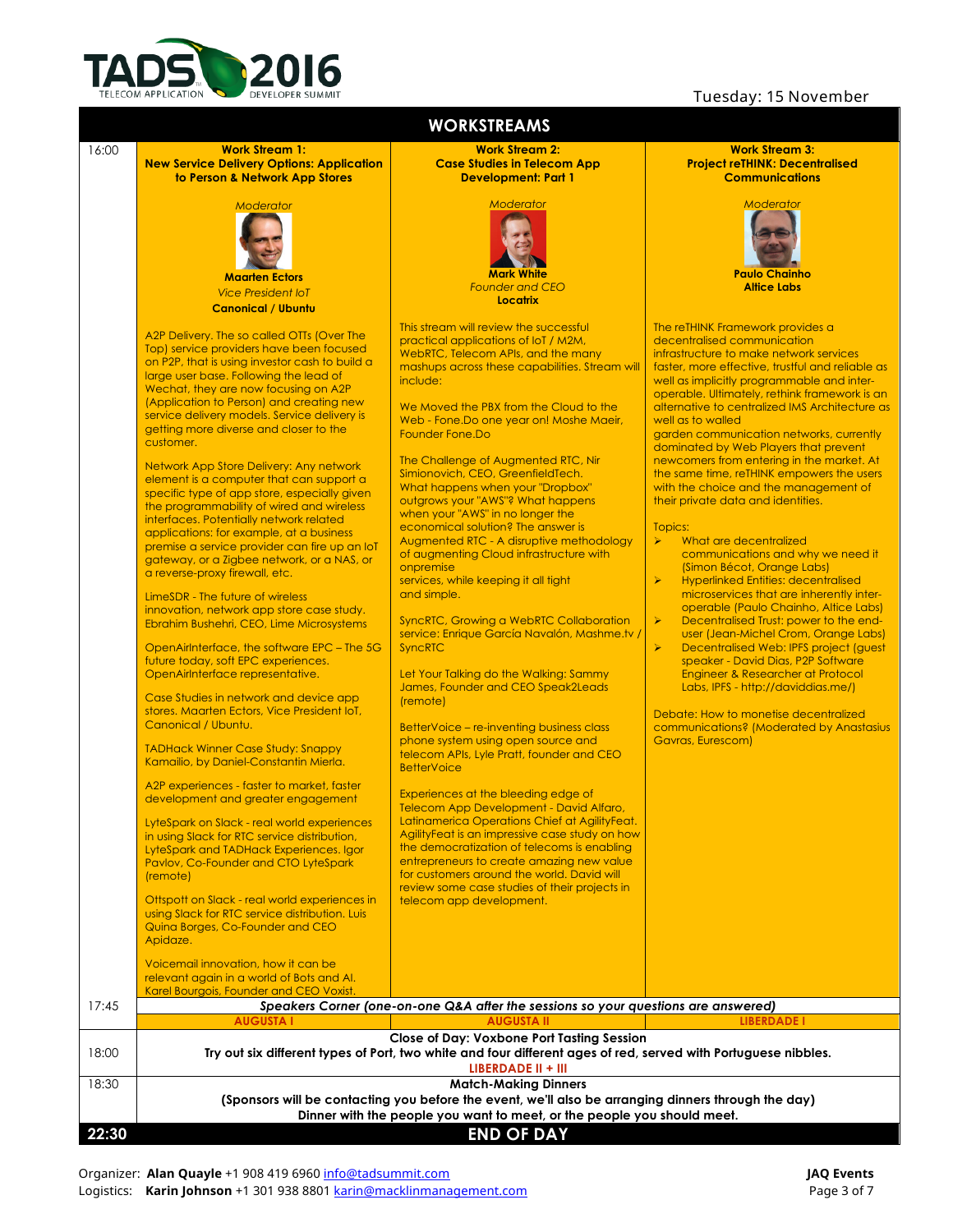

# **EVENT AGENDA 15 – 16 November**

## Wednesday: 16 November

| <b>EXHIBITION</b> |                                                                                                                                                                                                                                                                                                                                                                                                                                                                                                                                                                                                                                                                                                                                                                                                                  |             |  |  |
|-------------------|------------------------------------------------------------------------------------------------------------------------------------------------------------------------------------------------------------------------------------------------------------------------------------------------------------------------------------------------------------------------------------------------------------------------------------------------------------------------------------------------------------------------------------------------------------------------------------------------------------------------------------------------------------------------------------------------------------------------------------------------------------------------------------------------------------------|-------------|--|--|
| 8:30              | <b>EXHIBITION</b>                                                                                                                                                                                                                                                                                                                                                                                                                                                                                                                                                                                                                                                                                                                                                                                                |             |  |  |
|                   | ROOM: LIBERDAD II + III                                                                                                                                                                                                                                                                                                                                                                                                                                                                                                                                                                                                                                                                                                                                                                                          |             |  |  |
|                   | <b>PLENARY</b>                                                                                                                                                                                                                                                                                                                                                                                                                                                                                                                                                                                                                                                                                                                                                                                                   |             |  |  |
| 9:00              | <b>IdeaMart: Case Study in Service Innovation Success</b><br>Shafraz Rahim, Developer Relations and Platform Evangelist at Dialog Axiata<br>According to Alan Quayle, IdeaMart is the most successful service innovation ecosystem built on telecom<br>capabilities. It materially impacts the financial results of Dialog Axiata, it has the attention of most people in Sri<br>Lanka as it appeals to BOTH coders and noncoders. At TADHack, the location with the highest engagement by a<br>factor of 5 is Sri Lanka, measured by number of registrations. How have they created and sustained such success<br>over the years? What are the use cases? How is IdeaMart maintaining its relevance? This session is important to<br>anyone focused on innovation in services.                                  |             |  |  |
| 9:25              | <b>Growth Hacking RogerVoice</b><br>Olivier Jeannel de Thiersant, CEO RogerVoice<br>RogerVoice update, making communications accessible to the deaf and hard of hearing. The past year has been<br>an amazing story of growth for Rogervoice, it's a case study the whole industry should follow. They've now created<br>a more tailored build of their core platform to support case-by-case situations. However, they remain very much<br>reliant on open source. This is a critical transition many companies go through. They've grown from being totally<br>dependent on community and partners, to seeking custom solutions but still dependent on partners and<br>community. And from that, what is next? Olivier will reveal at TADSummit.                                                               |             |  |  |
| 9:50              | A little French Recipe for Successful Internal Innovation in the Large Enterprise using Telecoms<br><b>Philippe Vayssac, CIO Groupama</b><br>There are 2 types of innovation: incremental, where an organization does the same thing better; and disruptive<br>innovation, where new business is created. Large organizations generally struggle with the later. Philippe will review<br>his experiences in Groupama with successful disruptive internal innovation through projects like granvillage as well<br>as his latest project, which are all based on open source telecom software and telecom capabilities. He will<br>explain his recipe for innovation success, and how enterprises can take control of their telecoms infrastructure and<br>services to build differentiating customer experiences. | LIBERDADE I |  |  |
| 10:15             | The Disruptive Curmudgeon's Status Report on Real Time Communications<br><b>Dean Bubley, Disruptive Analysis</b><br>Twilio went IPO, Vonage bought Nexmo, Cisco grows Cisco Spark with Tropo, Apple finally joined the WebRTC<br>party, IP Messaging platforms are now focusing on making money than just acquiring users, Matrix launched<br>Vector; messaging, voice and video comms are popping up everywhere in apps and services. The noise and mis-<br>information around real time communications has never been greater. It's time for a curmudgeon's view of this<br>complex and rapidly emerging area to help separate fact from marketing fiction.                                                                                                                                                    |             |  |  |
| 10:40             | <b>Break-Out Stream Previews by the session chairs</b>                                                                                                                                                                                                                                                                                                                                                                                                                                                                                                                                                                                                                                                                                                                                                           |             |  |  |
| 10:45             | Coffee, Speakers Corner, Networking, and Exhibition<br>LIBERDAD II + III                                                                                                                                                                                                                                                                                                                                                                                                                                                                                                                                                                                                                                                                                                                                         |             |  |  |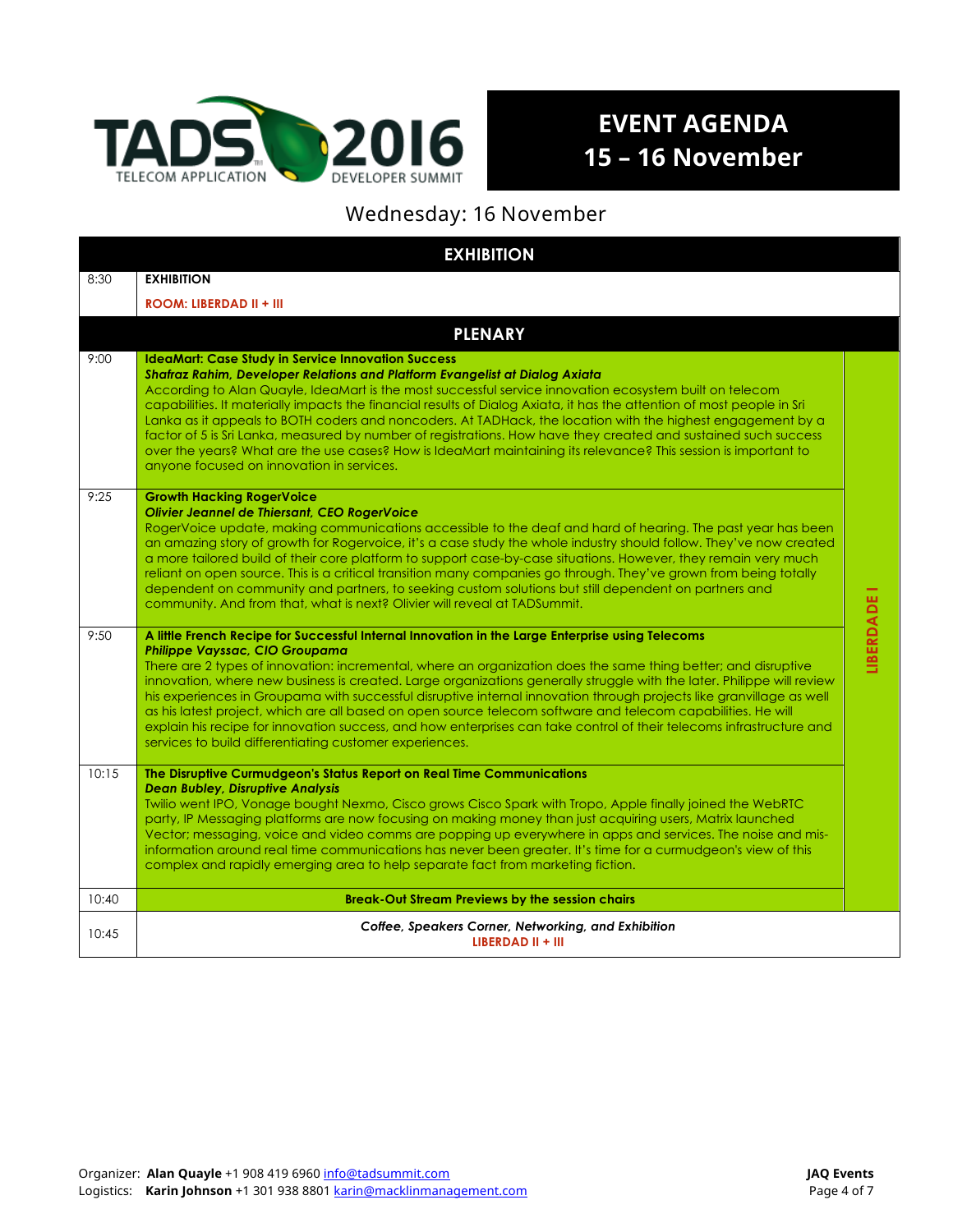

#### Wednesday: 16 November

**Work Stream 6:**

*Moderator*

**James Body** *Head of R&D* **Truphone**



13:20 *Coffee, Speakers Corner (talk to the presenters of the last session one-on-one), Networking and Exhibition* **LIBERDAD II + III**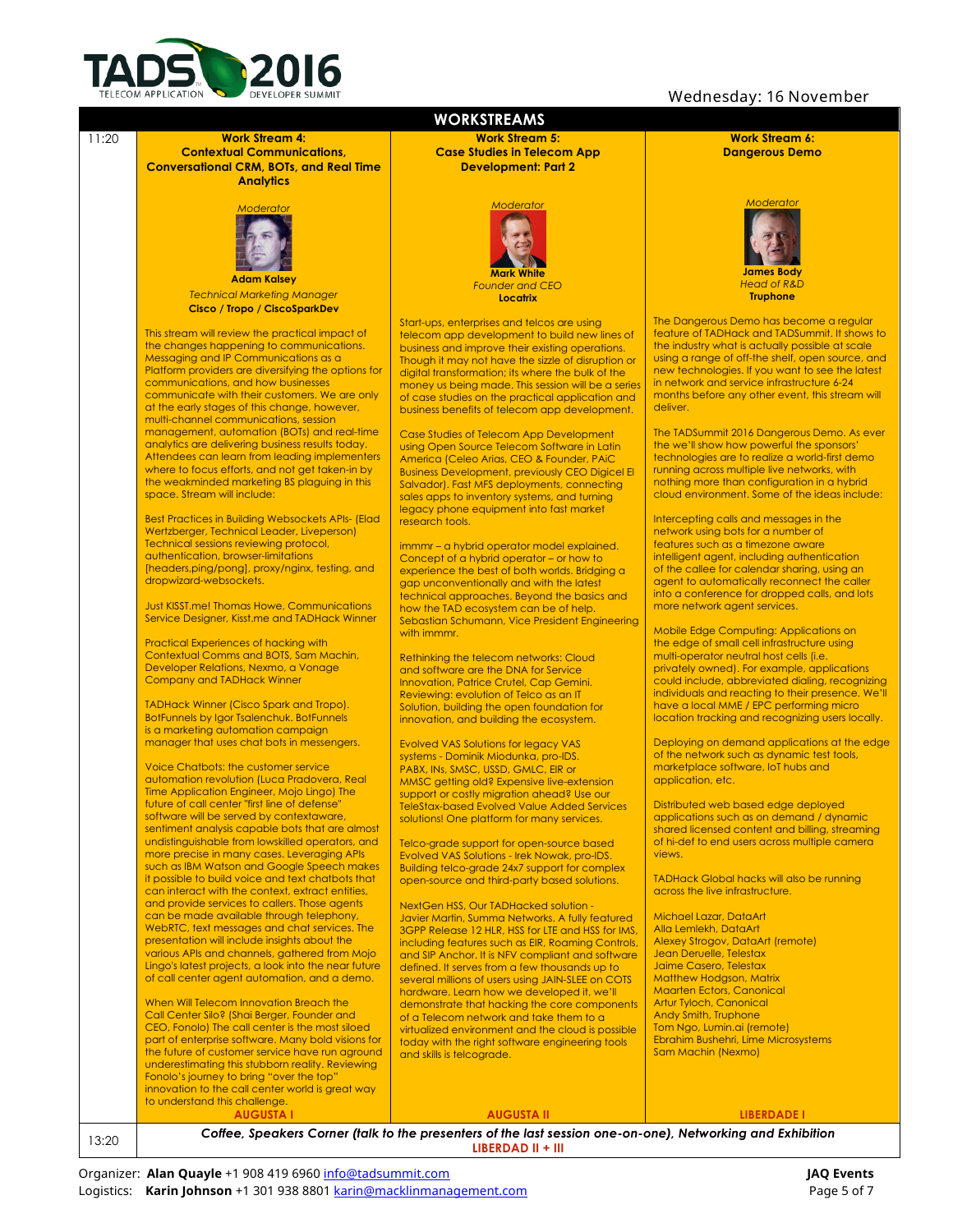### Wednesday: 16 November



| 14:20<br><b>Connecting the Dots, Rethinking Telecoms</b><br>Vish Nandlall, CTO, IoT Industrialist, & Big Data Strategist (remote)<br>The rapid growth in data combined with slower growth in service revenues is straining the incumbent Telecom<br>industry. The key challenge facing mobile service providers is the ability to recover network investments fast<br>enough to redeploy them for capacity upgrades. Also known as the Red Queen Race, the need to run to stay in<br>the same (financial) position. Digital Transformation, though sounding nice, is not delivering the results; like every<br>'boil the ocean' project of the past. NFV/SDN is similarly failing because the operational model is not changing, its<br>simply virtualizing the box and wires thinking of the past. Change the business model is the only proven option:<br>LIBERDADE I<br>throughout TADSummit the signposts for change are there: from the thought-leading Dangerous Demo to the<br>many practical case studies like Philippe Vaysacc from Groupama. This keynote will connect the dots of<br>TADSummit into how we must think about Telecoms over the next 10 years.<br>14:45<br>A report from the kitchen; running a mobile core in the cloud, samples served<br><b>Werner Erikson, VP Communication Services, Telenor Digital</b><br>The Software Telco we have built has now had some time to mature, and we will share some of the experiences,<br>and also demonstrate some of the things we can do with this setup.<br>15:10<br>Real Time Communication APIs workshop: agent bot / SMS connector.<br>Elyran Kogan, Technical Leader, Liveperson<br>If someone wants to use the LivePerson APIs in order to integrate other product to the LivePerson platform, then<br>this is the session. We'll do an APIs workshop step by step how to build agent bot / SMS connector.<br><b>CLOSING KEYNOTES</b><br>15:35<br>The Future of the Enterprise with Telecom APIs<br>An interview with Alan Masarek, CEO of Vonage (remote), and Thomas Soulez, VP Product Management of<br><b>Nexmo, a Vonage Company (in-person)</b><br>Vonage, the VoIP company, made a visionary move in May 2016 and bought Nexmo for \$230M. Soon after Twilio<br>went IPO and jumped 90% on the first day of trading. These are just the latest in a long line of Telecom API<br>investments and acquisitions. The founding TADS sponsors continue to be bought, Tropo was bought by Cisco in<br>2015, and Solaiemes was bought by Xura (Comverse) in 2014. Other deals include Avaya buying TelAPI, Acision<br>buying Crocodile RCS, the list goes on.<br>The democratization of Telecoms is having a clear and present impact on the enterprise. Telecom services are<br>now programmable, enabling communications to be embedded into business processes, whether it be customer<br>processes, internal operations, or vendor processes. Vonage with Nexmo enables businesses to operate faster and<br>more effectively through the integration of unified communications into their IT systems.<br>The benefits of this session include:<br>Understand the enterprises' business benefits in making their telecom services programmable and easy to<br>➤<br>integrate, through clear and quantified use cases<br>RDADE<br>A vision for the future of enterprise communications thanks to Telecom APIs, a revolution being created in the<br>➤<br>\$2.2T telecoms industry<br>Financial analysts can identify new near term and medium term revenues, and understand the larger industry-<br>wide impact created through Vonage and Nexmo.<br>LIBEI<br>A chance to question the CEO of Vonage, a large corporation defining the future of telecom app<br>$\blacktriangleright$<br>development.<br>16:20<br><b>TADS in 2017</b><br>Alan Quayle, founder TADHack and TADSummit, Independent<br>TADHack is the largest global hackathon, its focused on telecom capabilities. It's a celebration of developers,<br>creativities and telecom enabling technologies. TADSummit has become the telecom innovation event, it brings<br>the ecosystem together for a practice-focused discussion on the application of telecom capabilities. Telecoms is<br>now democratized, anyone with web skills can now use it in their applications, services and business processes.<br>In 2017 we will be partnering with Enterprise Connect to run TADHack-mini Orlando, just before the conference.<br>Hacks will be presented in the main conference. It will be a clear practical demonstration of enterprise-focused<br>telecom-enabled innovation. Similar to what Philippe from Groupama showed in the morning. TADHack sponsors<br>walk the talk, they have confidence in their platforms to stand shoulder to shoulder with competitors and partners.<br>TADMentor announced last year continues to grow, with over 250 people involved. The cPaaS market is<br>consolidating and becoming more service focused to expand its addressable market. Telecoms continues its<br>democratization, which impacts developers, enterprises, consumers, and the traditional telecoms ecosystem.<br>Where next for TADS will be discussed?<br><b>END OF DAY</b><br>16:30 | <b>PLENARY</b> |  |
|-------------------------------------------------------------------------------------------------------------------------------------------------------------------------------------------------------------------------------------------------------------------------------------------------------------------------------------------------------------------------------------------------------------------------------------------------------------------------------------------------------------------------------------------------------------------------------------------------------------------------------------------------------------------------------------------------------------------------------------------------------------------------------------------------------------------------------------------------------------------------------------------------------------------------------------------------------------------------------------------------------------------------------------------------------------------------------------------------------------------------------------------------------------------------------------------------------------------------------------------------------------------------------------------------------------------------------------------------------------------------------------------------------------------------------------------------------------------------------------------------------------------------------------------------------------------------------------------------------------------------------------------------------------------------------------------------------------------------------------------------------------------------------------------------------------------------------------------------------------------------------------------------------------------------------------------------------------------------------------------------------------------------------------------------------------------------------------------------------------------------------------------------------------------------------------------------------------------------------------------------------------------------------------------------------------------------------------------------------------------------------------------------------------------------------------------------------------------------------------------------------------------------------------------------------------------------------------------------------------------------------------------------------------------------------------------------------------------------------------------------------------------------------------------------------------------------------------------------------------------------------------------------------------------------------------------------------------------------------------------------------------------------------------------------------------------------------------------------------------------------------------------------------------------------------------------------------------------------------------------------------------------------------------------------------------------------------------------------------------------------------------------------------------------------------------------------------------------------------------------------------------------------------------------------------------------------------------------------------------------------------------------------------------------------------------------------------------------------------------------------------------------------------------------------------------------------------------------------------------------------------------------------------------------------------------------------------------------------------------------------------------------------------------------------------------------------------------------------------------------------------------------------------------------------------------------------------------------------------------------------------------------------------------------------------------------------------------------------------------------------------------------------------------------------------------------------------------------------------------------------------------------------------------------------------------------------------------------------------------------------------------------------------------------------------------------------------------------------------------------------------------------------------------------------------------------------------------------------------------------------------------------------------------------------------------------------------------------------------------------------------------------------------------------------------------------------------------------------------------------------------------------------------------------------------------------------------------------------------------------|----------------|--|
|                                                                                                                                                                                                                                                                                                                                                                                                                                                                                                                                                                                                                                                                                                                                                                                                                                                                                                                                                                                                                                                                                                                                                                                                                                                                                                                                                                                                                                                                                                                                                                                                                                                                                                                                                                                                                                                                                                                                                                                                                                                                                                                                                                                                                                                                                                                                                                                                                                                                                                                                                                                                                                                                                                                                                                                                                                                                                                                                                                                                                                                                                                                                                                                                                                                                                                                                                                                                                                                                                                                                                                                                                                                                                                                                                                                                                                                                                                                                                                                                                                                                                                                                                                                                                                                                                                                                                                                                                                                                                                                                                                                                                                                                                                                                                                                                                                                                                                                                                                                                                                                                                                                                                                                                                                           |                |  |
|                                                                                                                                                                                                                                                                                                                                                                                                                                                                                                                                                                                                                                                                                                                                                                                                                                                                                                                                                                                                                                                                                                                                                                                                                                                                                                                                                                                                                                                                                                                                                                                                                                                                                                                                                                                                                                                                                                                                                                                                                                                                                                                                                                                                                                                                                                                                                                                                                                                                                                                                                                                                                                                                                                                                                                                                                                                                                                                                                                                                                                                                                                                                                                                                                                                                                                                                                                                                                                                                                                                                                                                                                                                                                                                                                                                                                                                                                                                                                                                                                                                                                                                                                                                                                                                                                                                                                                                                                                                                                                                                                                                                                                                                                                                                                                                                                                                                                                                                                                                                                                                                                                                                                                                                                                           |                |  |
|                                                                                                                                                                                                                                                                                                                                                                                                                                                                                                                                                                                                                                                                                                                                                                                                                                                                                                                                                                                                                                                                                                                                                                                                                                                                                                                                                                                                                                                                                                                                                                                                                                                                                                                                                                                                                                                                                                                                                                                                                                                                                                                                                                                                                                                                                                                                                                                                                                                                                                                                                                                                                                                                                                                                                                                                                                                                                                                                                                                                                                                                                                                                                                                                                                                                                                                                                                                                                                                                                                                                                                                                                                                                                                                                                                                                                                                                                                                                                                                                                                                                                                                                                                                                                                                                                                                                                                                                                                                                                                                                                                                                                                                                                                                                                                                                                                                                                                                                                                                                                                                                                                                                                                                                                                           |                |  |
|                                                                                                                                                                                                                                                                                                                                                                                                                                                                                                                                                                                                                                                                                                                                                                                                                                                                                                                                                                                                                                                                                                                                                                                                                                                                                                                                                                                                                                                                                                                                                                                                                                                                                                                                                                                                                                                                                                                                                                                                                                                                                                                                                                                                                                                                                                                                                                                                                                                                                                                                                                                                                                                                                                                                                                                                                                                                                                                                                                                                                                                                                                                                                                                                                                                                                                                                                                                                                                                                                                                                                                                                                                                                                                                                                                                                                                                                                                                                                                                                                                                                                                                                                                                                                                                                                                                                                                                                                                                                                                                                                                                                                                                                                                                                                                                                                                                                                                                                                                                                                                                                                                                                                                                                                                           |                |  |
|                                                                                                                                                                                                                                                                                                                                                                                                                                                                                                                                                                                                                                                                                                                                                                                                                                                                                                                                                                                                                                                                                                                                                                                                                                                                                                                                                                                                                                                                                                                                                                                                                                                                                                                                                                                                                                                                                                                                                                                                                                                                                                                                                                                                                                                                                                                                                                                                                                                                                                                                                                                                                                                                                                                                                                                                                                                                                                                                                                                                                                                                                                                                                                                                                                                                                                                                                                                                                                                                                                                                                                                                                                                                                                                                                                                                                                                                                                                                                                                                                                                                                                                                                                                                                                                                                                                                                                                                                                                                                                                                                                                                                                                                                                                                                                                                                                                                                                                                                                                                                                                                                                                                                                                                                                           |                |  |
|                                                                                                                                                                                                                                                                                                                                                                                                                                                                                                                                                                                                                                                                                                                                                                                                                                                                                                                                                                                                                                                                                                                                                                                                                                                                                                                                                                                                                                                                                                                                                                                                                                                                                                                                                                                                                                                                                                                                                                                                                                                                                                                                                                                                                                                                                                                                                                                                                                                                                                                                                                                                                                                                                                                                                                                                                                                                                                                                                                                                                                                                                                                                                                                                                                                                                                                                                                                                                                                                                                                                                                                                                                                                                                                                                                                                                                                                                                                                                                                                                                                                                                                                                                                                                                                                                                                                                                                                                                                                                                                                                                                                                                                                                                                                                                                                                                                                                                                                                                                                                                                                                                                                                                                                                                           |                |  |
|                                                                                                                                                                                                                                                                                                                                                                                                                                                                                                                                                                                                                                                                                                                                                                                                                                                                                                                                                                                                                                                                                                                                                                                                                                                                                                                                                                                                                                                                                                                                                                                                                                                                                                                                                                                                                                                                                                                                                                                                                                                                                                                                                                                                                                                                                                                                                                                                                                                                                                                                                                                                                                                                                                                                                                                                                                                                                                                                                                                                                                                                                                                                                                                                                                                                                                                                                                                                                                                                                                                                                                                                                                                                                                                                                                                                                                                                                                                                                                                                                                                                                                                                                                                                                                                                                                                                                                                                                                                                                                                                                                                                                                                                                                                                                                                                                                                                                                                                                                                                                                                                                                                                                                                                                                           |                |  |